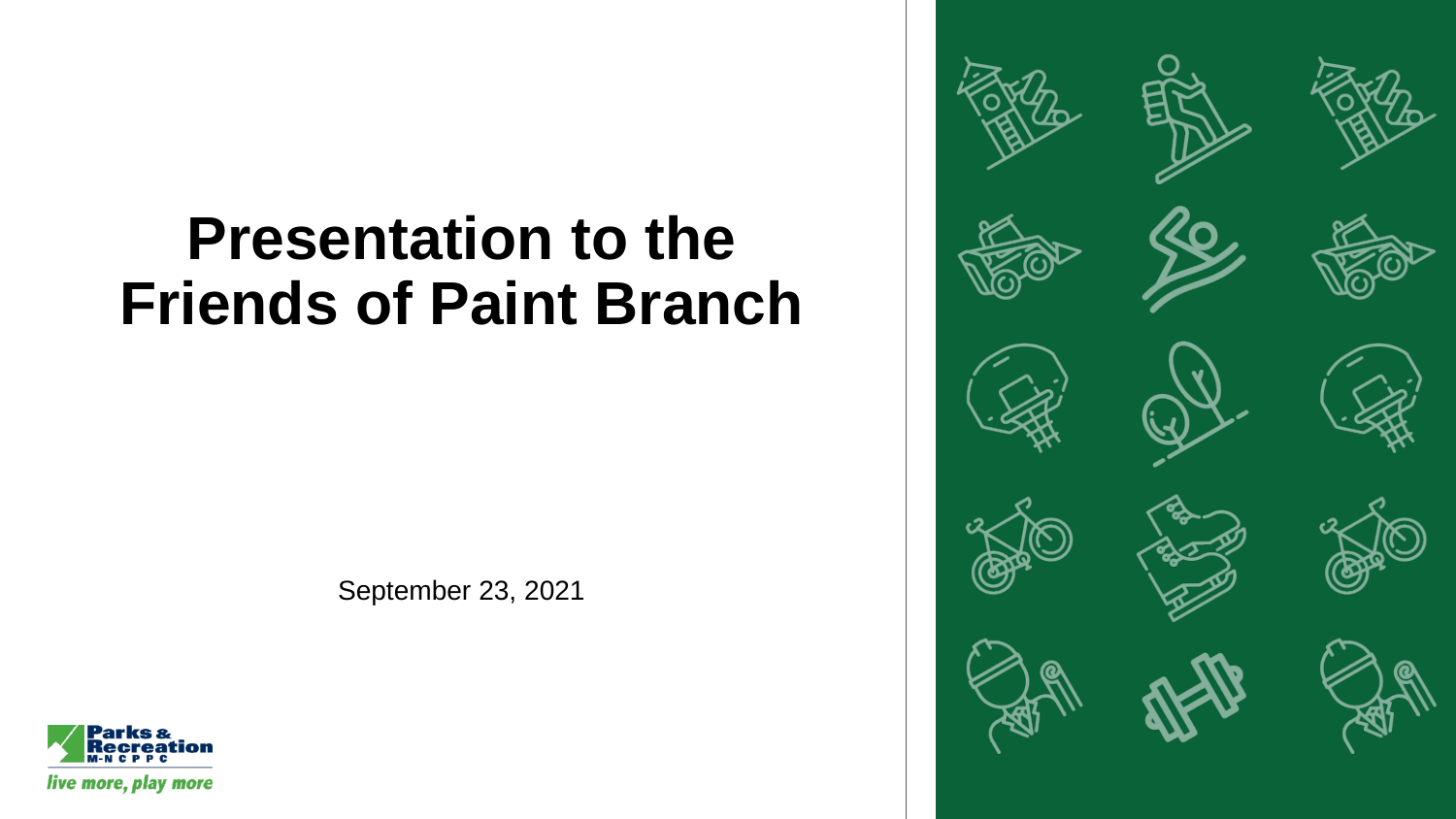#### **Paint Branch Golf Complex**

#### EXISTING CONDITIONS

- Over 70 acres
- 9-hole, executive course
- Additional facilities include:
	- Driving range
	- Club house
	- First Tee Training Center
	- Paint Branch Trail
	- Parking
	- Stormwater management
- One of two beginner courses in system

The University of Maryland approached M-NCPPC with an opportunity to create a track and field facility on eight acres of the golf course.



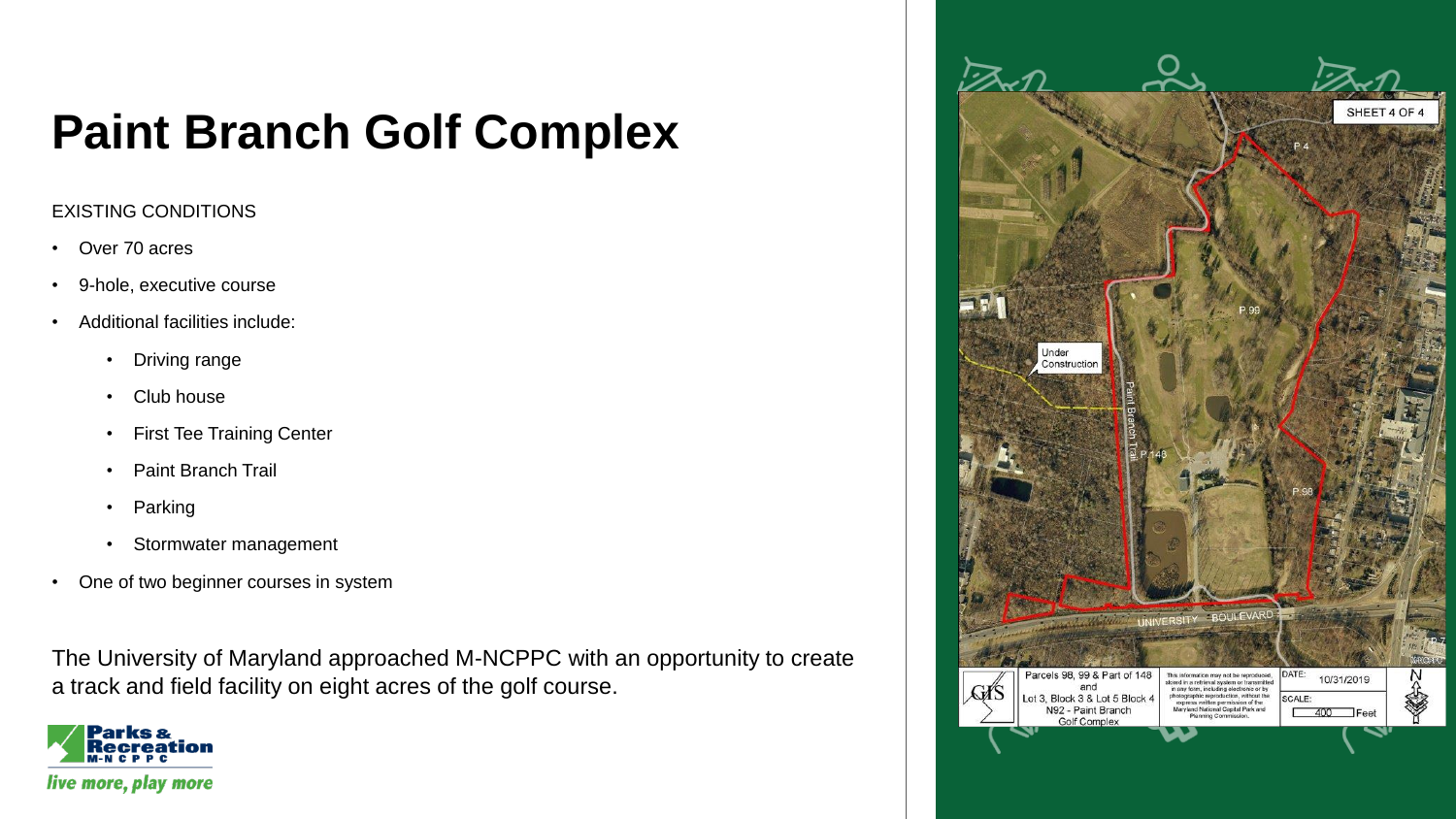### **Process Update - May to September**

- **Prince George's County Planning Board Presentation**  – May 20, 2021
- **University of Maryland Board of Regents Presentation**  – June 20, 2021
- **Community Engagement**
	- Virtual Community Meeting (May)
	- In-Person Listening Session (June)
	- Friends of Paint Branch Meeting (August)
- **DPR engaged Engineering and Golf Course Design Consultant**
	- Late August 2021
- **Consultant Team Onboarded**

live more, play more

- September 2021
- **Negotiations between M-NCPPC/DPR & University of Maryland**

– Ongoing, *Haven't reached agreements on key terms*

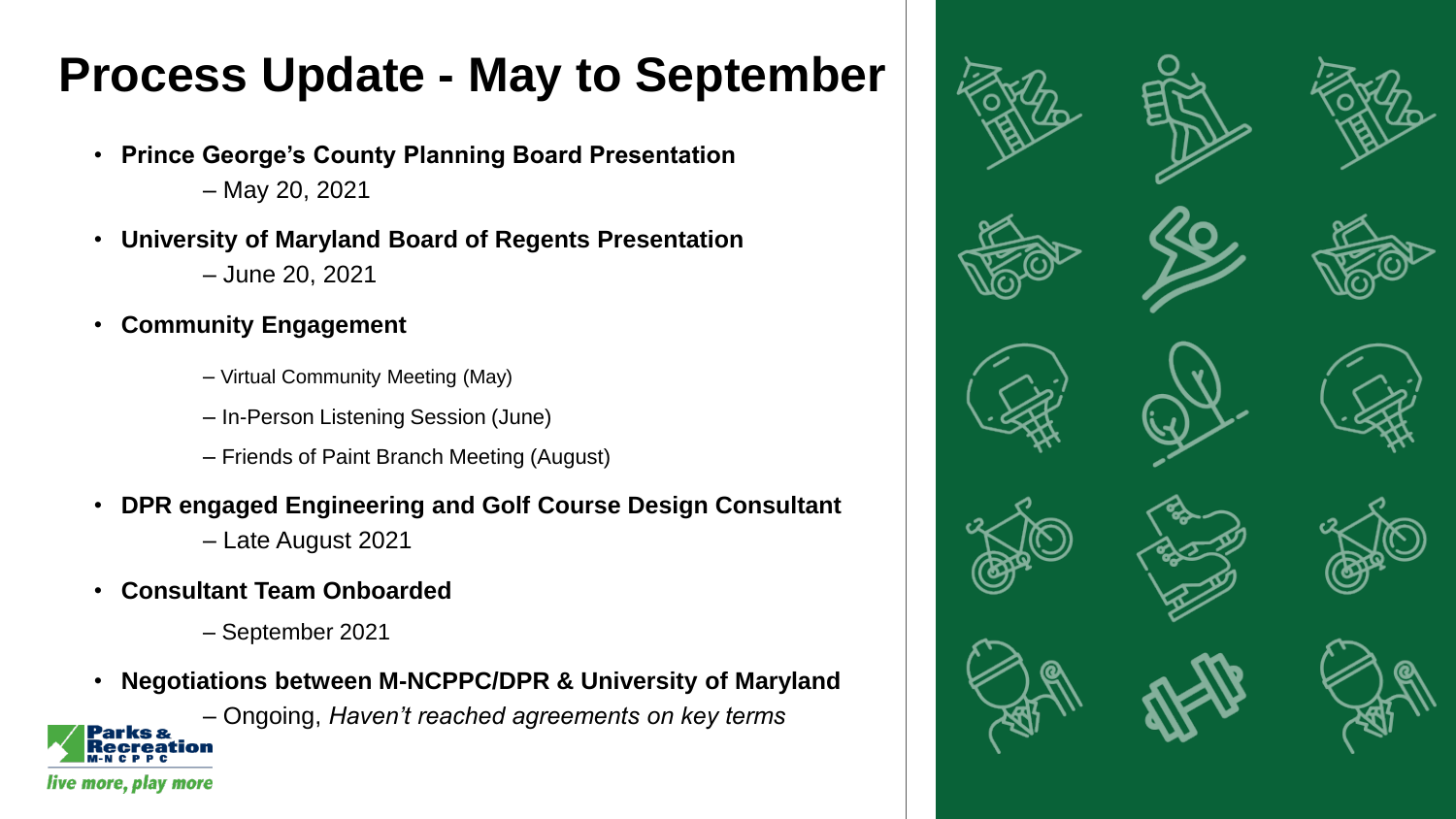## **Process Update – Next Steps**

- **Friends of Paint Branch Meeting**
	- September 23, 2021
- **Consultant Team completing Draft Concepts** 
	- Late September Early October 2021
- **Community Meeting**
	- Tentatively October 7, 2021
- **Prince George's County Planning Board Presentation** 
	- October 21, 2021
- **Negotiations between M-NCPPC/DPR & University of Maryland** 
	- Ongoing, *weekly check-ins*



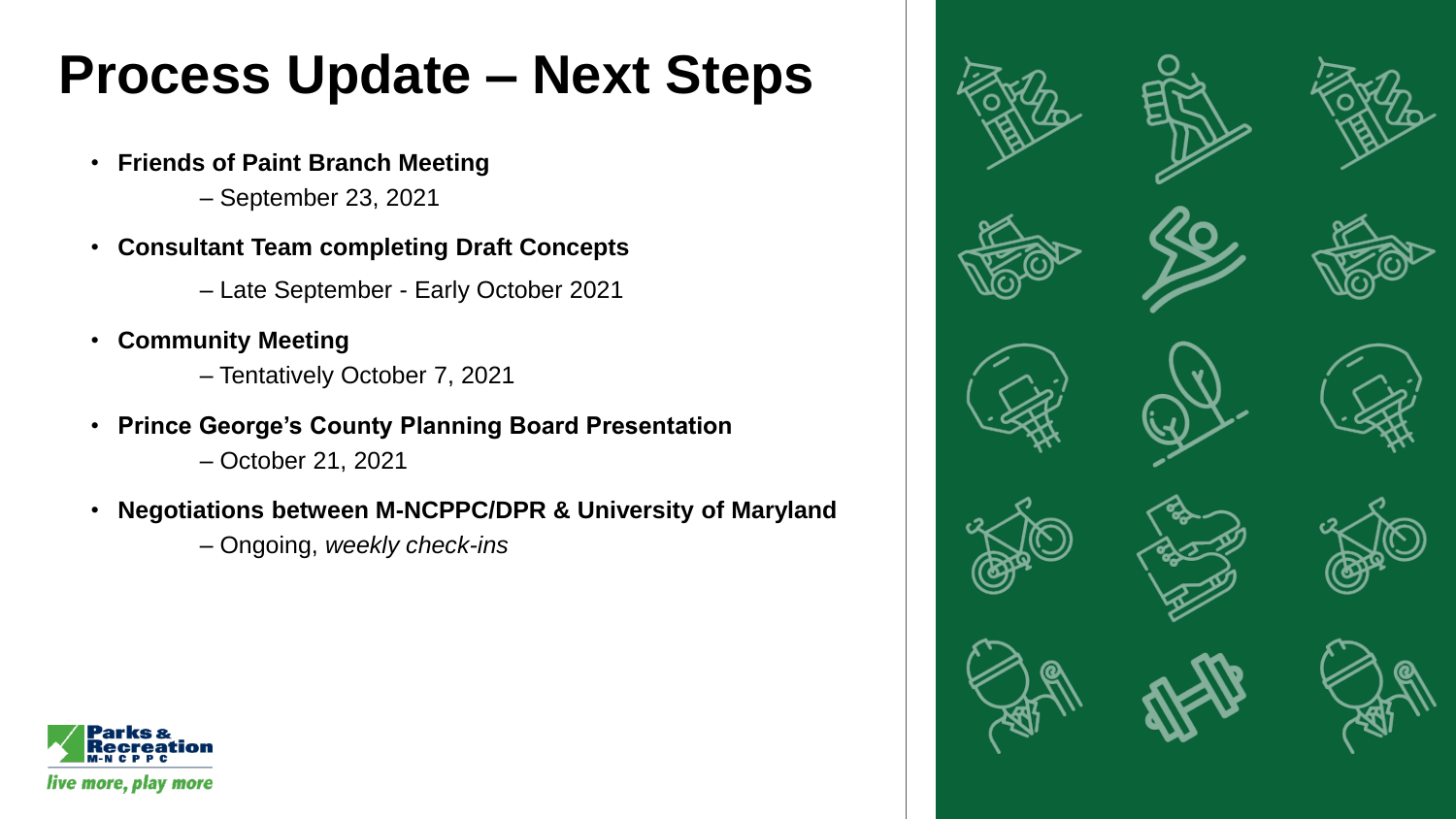# **Consultant Scope**

- Evaluate Existing Conditions
- Staff Engagement
- Community Engagement
- Three Concept Plans ENHANCED COURSE, UPDATED HOLES
	- 9 Holes, small warm up area
	- 9 Holes, reduced size driving range
	- 9 Holes, driving range
- Evaluation of Acredale Park for potential field enhancements, additional amenities